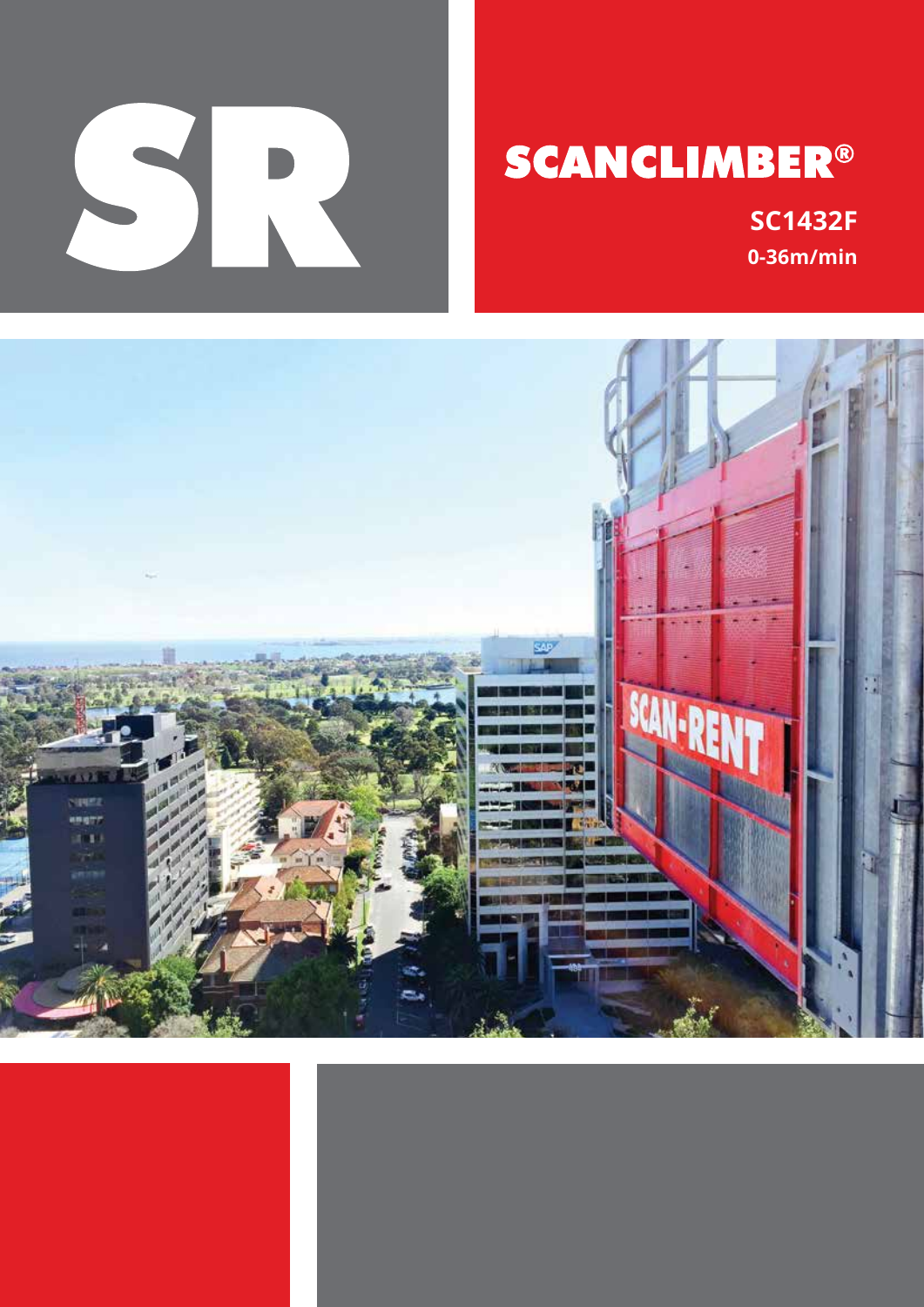## **SC1432F Passenger & Material Hoist (Single Configuration)**







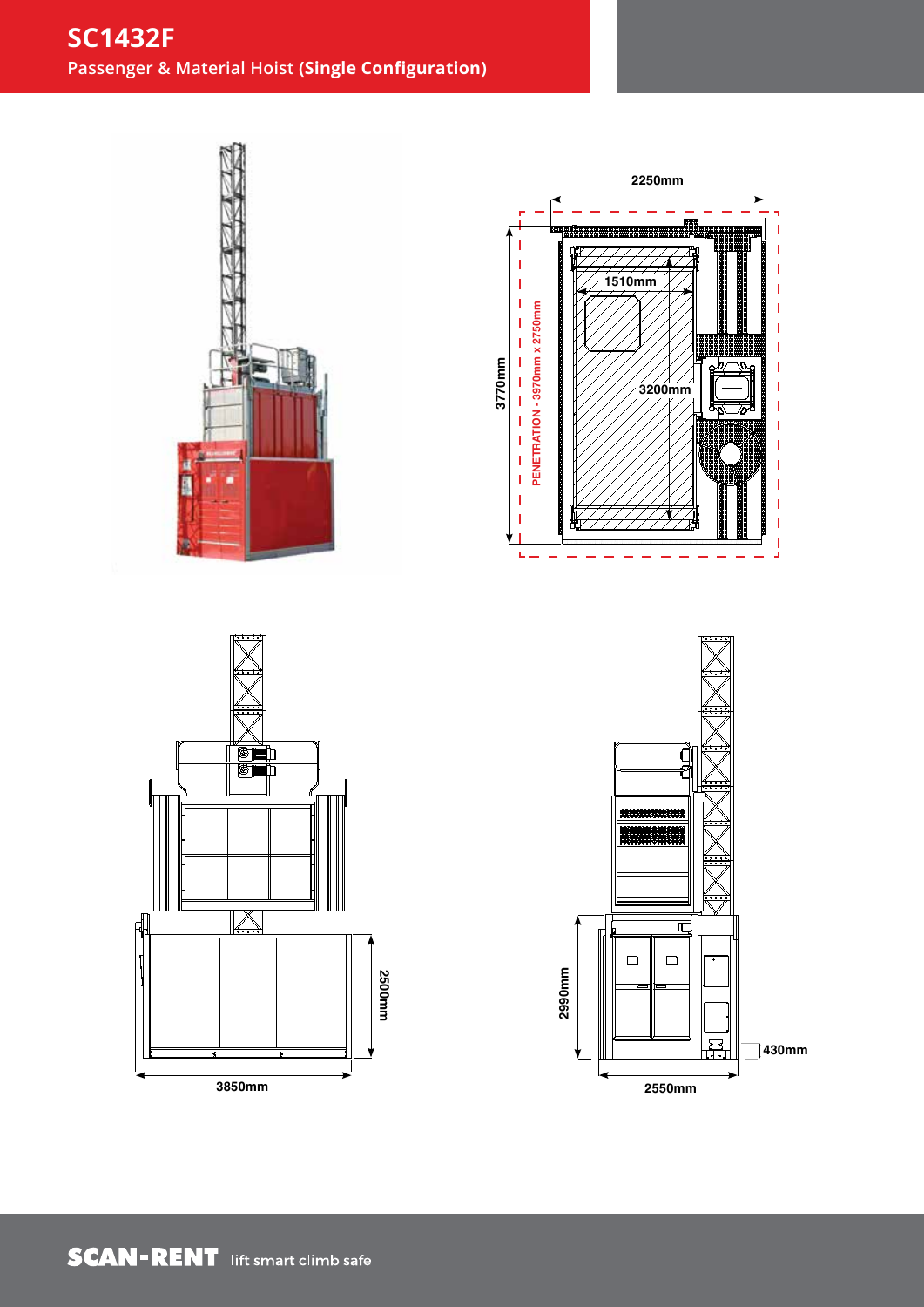





**SCANCLIMBER®**